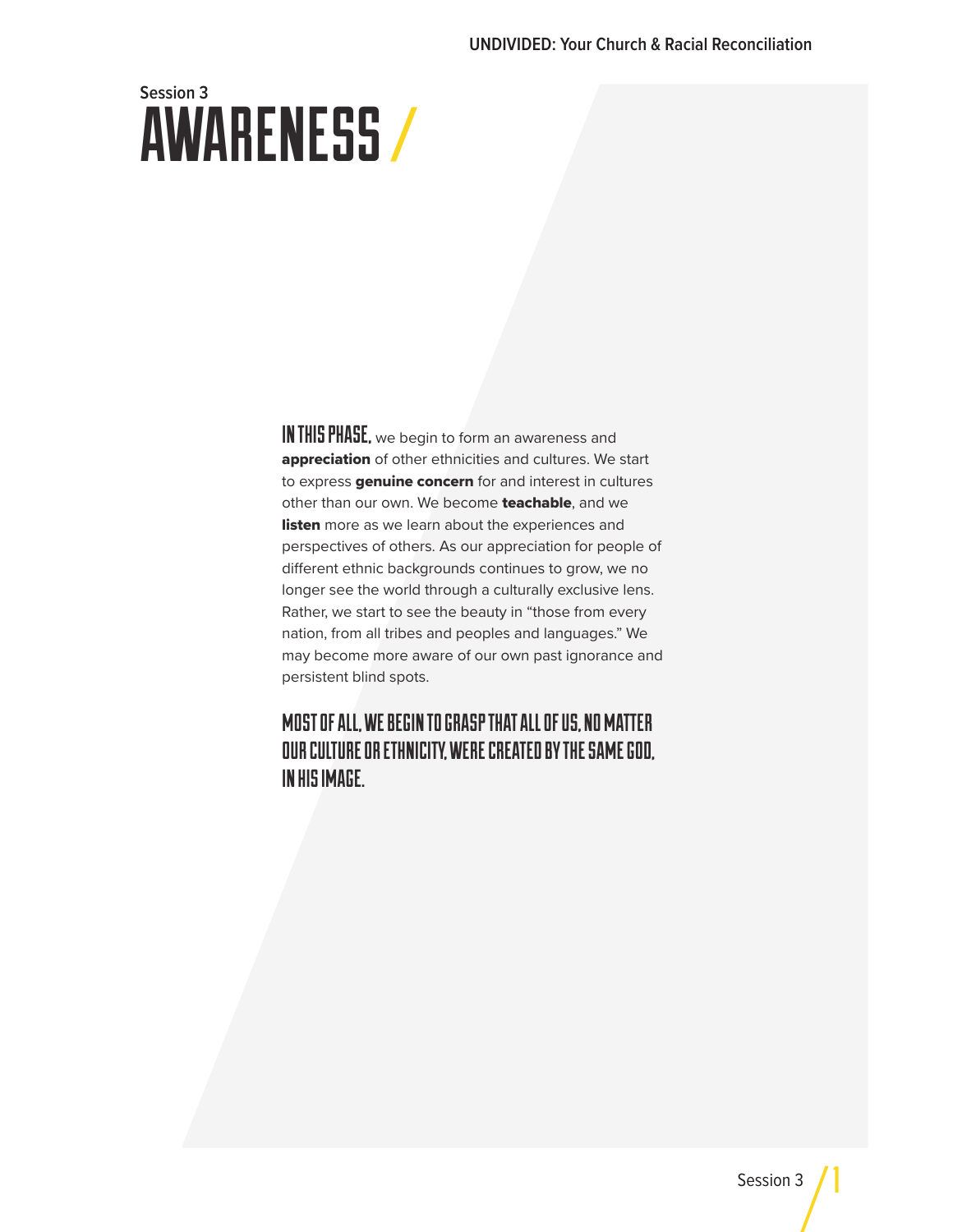#### SCRIPTURE READING: ACTS 10:19-29 Ð

<sup>19</sup> And while Peter was pondering the vision, the Spirit said to him, "Behold, three men are looking for you.<sup>20</sup> Rise and go down and accompany them without hesitation, for I have sent them." <sup>21</sup> And Peter went down to the men and said, "I am the one you are looking for. What is the reason for your coming?" 22 And they said, "Cornelius, a centurion, an upright and God-fearing man, who is well spoken of by the whole Jewish nation, was directed by a holy angel to send for you to come to his house and to hear what you have to say." <sup>23</sup> So he invited them in to be his guests.

The next day he rose and went away with them, and some of the brothers from Joppa accompanied him. <sup>24</sup> And on the following day they entered Caesarea. Cornelius was expecting them and had called together his relatives and close friends. 25 When Peter entered, Cornelius met him and fell down at his feet and worshiped him. <sup>26</sup> But Peter lifted him up, saying, "Stand up; I too am a man." <sup>27</sup> And as he talked with him, he went in and found many persons gathered. 28 And he said to them, "You yourselves know how unlawful it is for a Jew to associate with or to visit anyone of another nation, but God has shown me that I should not call any person common or unclean. <sup>29</sup> So when I was sent for, I came without objection. I ask then why you sent for me."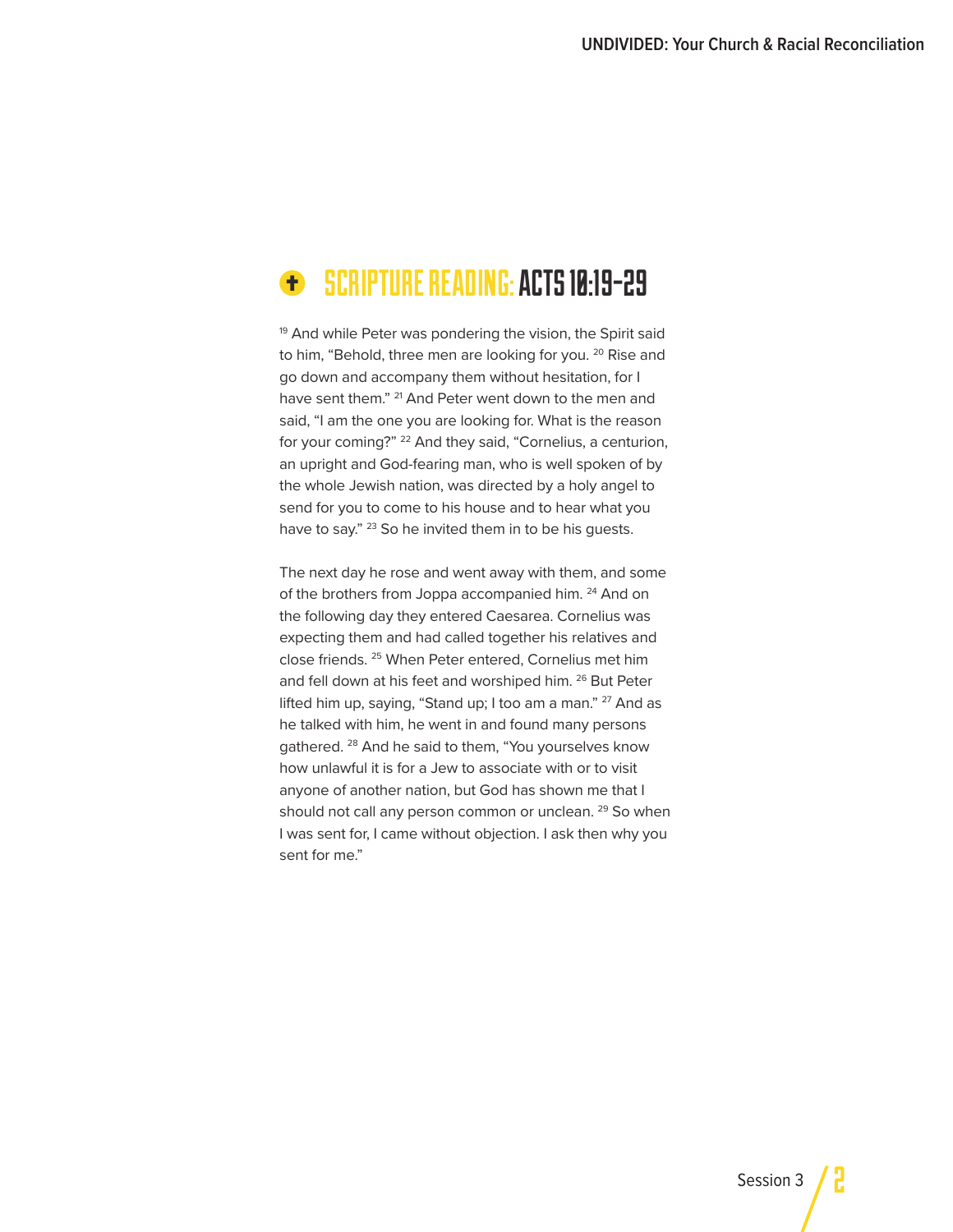### PETER'S AWARENESS

"God has shown me that I should not call any person common or unclean," Peter said. He was made aware through his vision that his thinking regarding the ethnicity of the Gentiles was incorrect. The gospel began to change his worldview on ethnicity.

#### SCRIPTURE SHOULD ALWAYS BE THE LENS THROUGH WHICH WE NAVIGATE OUR WORLDVIEWS, ESPECIALLY WITH GOD'S IMAGE BEARERS.

For the first time, with the Spirit's prompting, Peter invited people who did not look like him into his household (v. 23). While we don't know the exact dialogue, we do know Peter treated them as guests. He was learning to appreciate their culture and their genuine desire to hear more about the gospel.

The awareness phase, just like the ignorance phase, is cognitive in nature. As enlightening as the awareness phase can be, it is critical to intentionally move beyond it and interact with people in order to build healthy relationships.